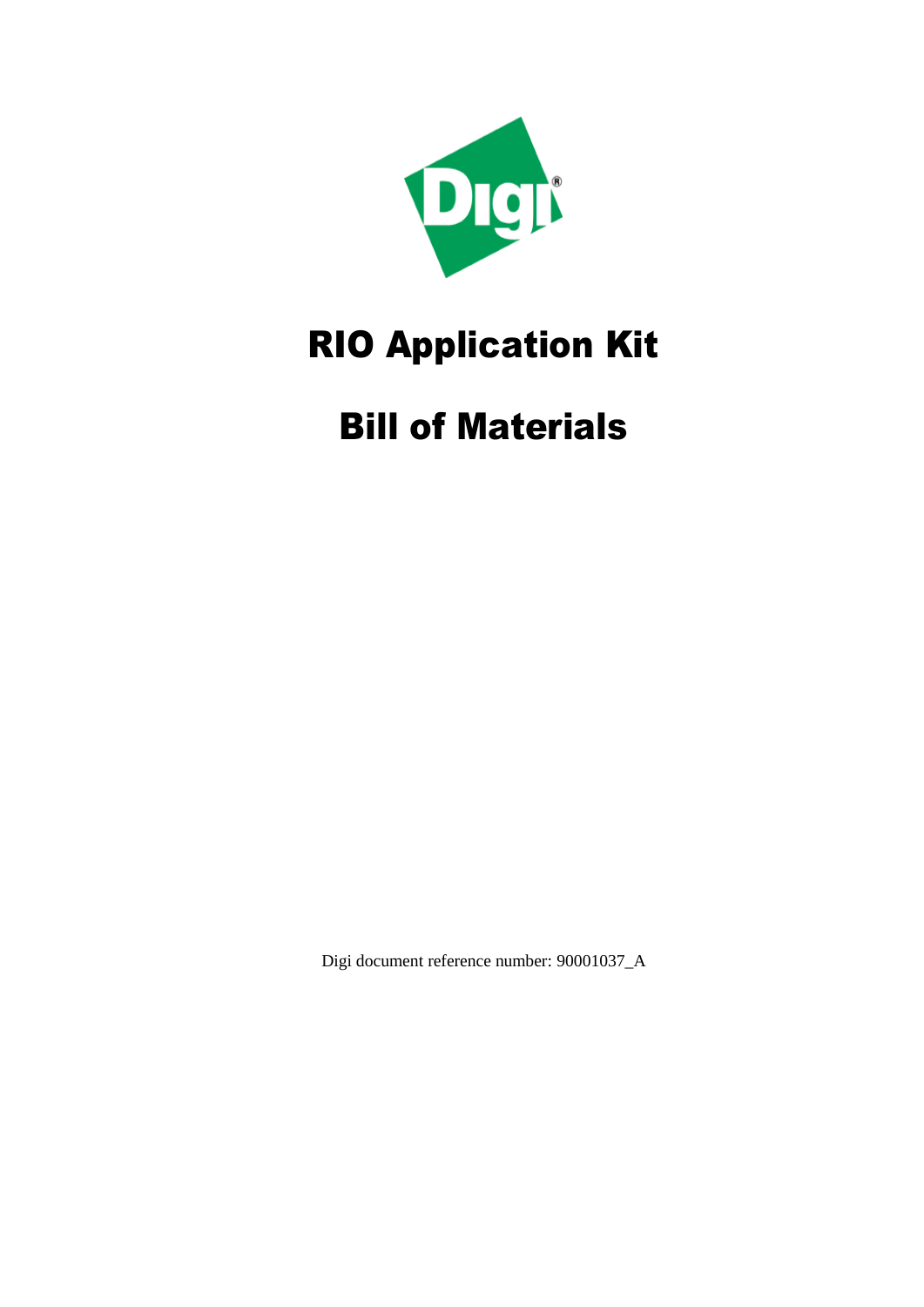Digi International Inc. 2008. All Rights Reserved.

The Digi logo is a registered trademark of Digi International, Inc.

All other trademarks mentioned in this document are the property of their respective owners.

Information in this document is subject to change without notice and does not represent a commitment on the part of Digi International.

Digi provides this document "as is," without warranty of any kind, expressed or implied, including, but not limited to, the implied warranties of fitness or merchantability for a particular purpose. Digi may make improvements and/or changes in this manual or in the product(s) and/or the program(s) described in this manual at any time.

This product could include technical inaccuracies or typographical errors. Changes are periodically made to the information herein; these changes may be incorporated in new editions of the publication.

Digi International Inc. 11001 Bren Road East Minnetonka, MN 55343 (USA) \* +1 877 912-3444 or +1 952 912-3444 http://www.digi.com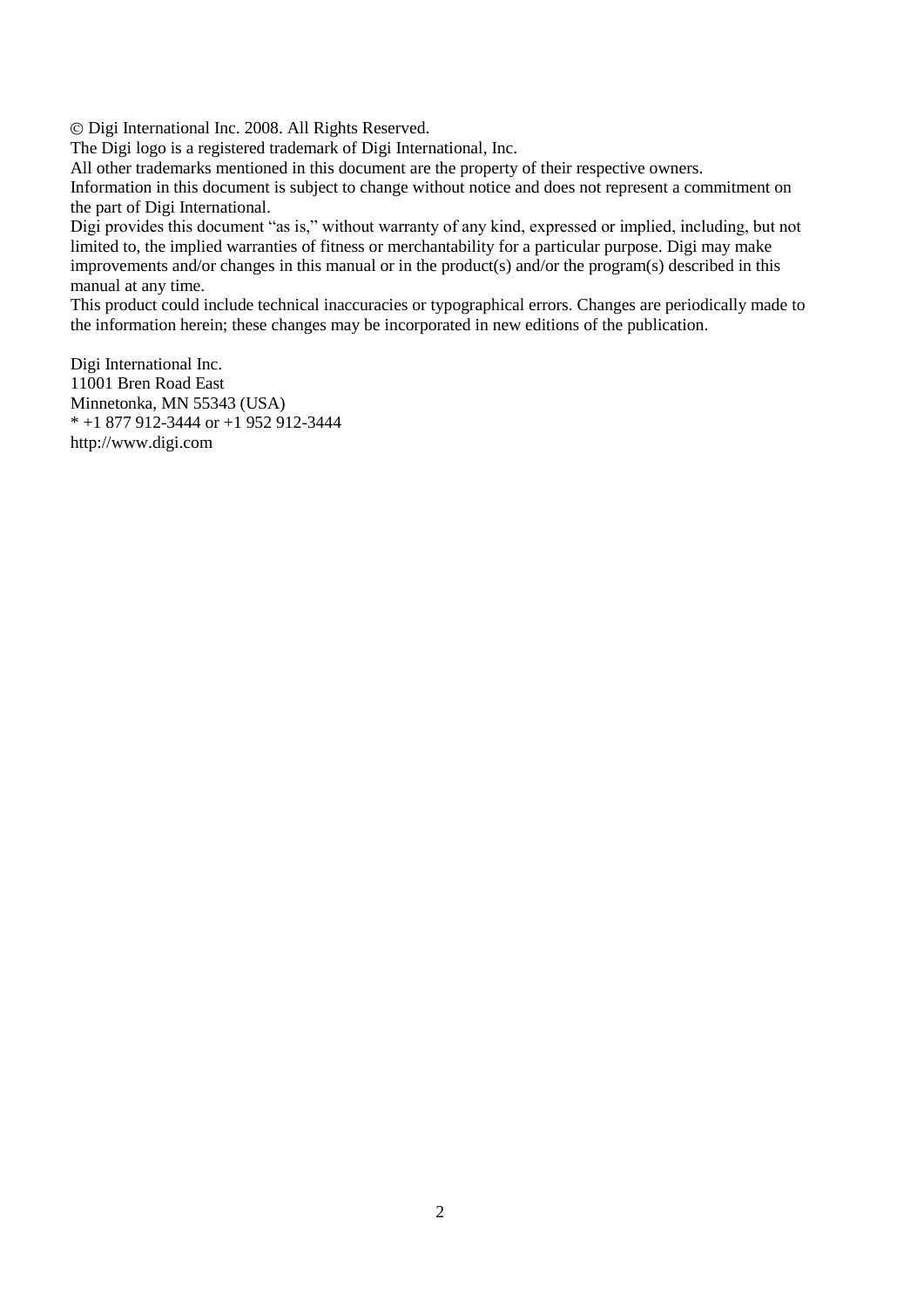| <b>Description</b>                                     | <b>Manufacturer references</b>                                       | Quantity       | <b>Design references</b> |
|--------------------------------------------------------|----------------------------------------------------------------------|----------------|--------------------------|
| Sealed Tact Switch for SMT, J bend, 6.2x6.2mm          | <b>ITTCannon KSC221J LFS</b>                                         | 4              | $S2-5$                   |
|                                                        |                                                                      |                |                          |
| Slide switch, 1pole, SPDT                              | COPAL ELECTRONICS CAS-120TB                                          |                | S <sub>1</sub>           |
|                                                        |                                                                      |                |                          |
| Header, HTSW, 1x36pin, THT, 11.4mm, RM2.54, Gold 0.2µm | cab 1001-161-036                                                     | 0.3            | X1 (10pin)               |
|                                                        |                                                                      |                |                          |
| Header, IDC, 2x10pin, low profile, 4wall, RM2.54, gold | Harting 09 18 520 6324                                               |                | P <sub>2</sub>           |
|                                                        |                                                                      |                |                          |
| Header, HTSW, 2x5pin, THT, 11.4mm, RM2.54, Gold 0.2µm  | cab 1002-161-010                                                     | 4              | P4-7                     |
|                                                        |                                                                      |                |                          |
| EMI Filter 0.05R, 2A, 220R/100MHz, 0805, -55-+125°     | MuRata BLM21PG221SN1                                                 | $\overline{2}$ | $L1-2$                   |
|                                                        |                                                                      |                |                          |
| Capacitor 100nF, 0603, 16V, X7R, 10%, -55-+125°        | AVX 0603YC104KAT2A<br>Kemet C0603C104K4RAC                           | 9              | C1;8-9;C13-18            |
|                                                        |                                                                      |                |                          |
| Capacitor 1µF, 0603, 6.3V, X5R, 10%, -40-+85°          | Murata GRM188R60J105 KA01D (6.3V)<br>Murata GRM188R61A105KA01L (10V) | $\overline{2}$ | C10;C12                  |
|                                                        |                                                                      |                |                          |
| LED red, 2mA, PLCC2, -40-+100°                         | AVX: 0603YC104KAT2A                                                  |                | DS <sub>1</sub>          |
|                                                        |                                                                      |                |                          |
|                                                        |                                                                      |                |                          |
| Oscillator 20MHz, SMD7x5mm, -40-+85°, 100ppm, 3.3V     | Jauch O20.00-VX3MH-T1-LF                                             |                | Y1                       |
|                                                        |                                                                      |                |                          |